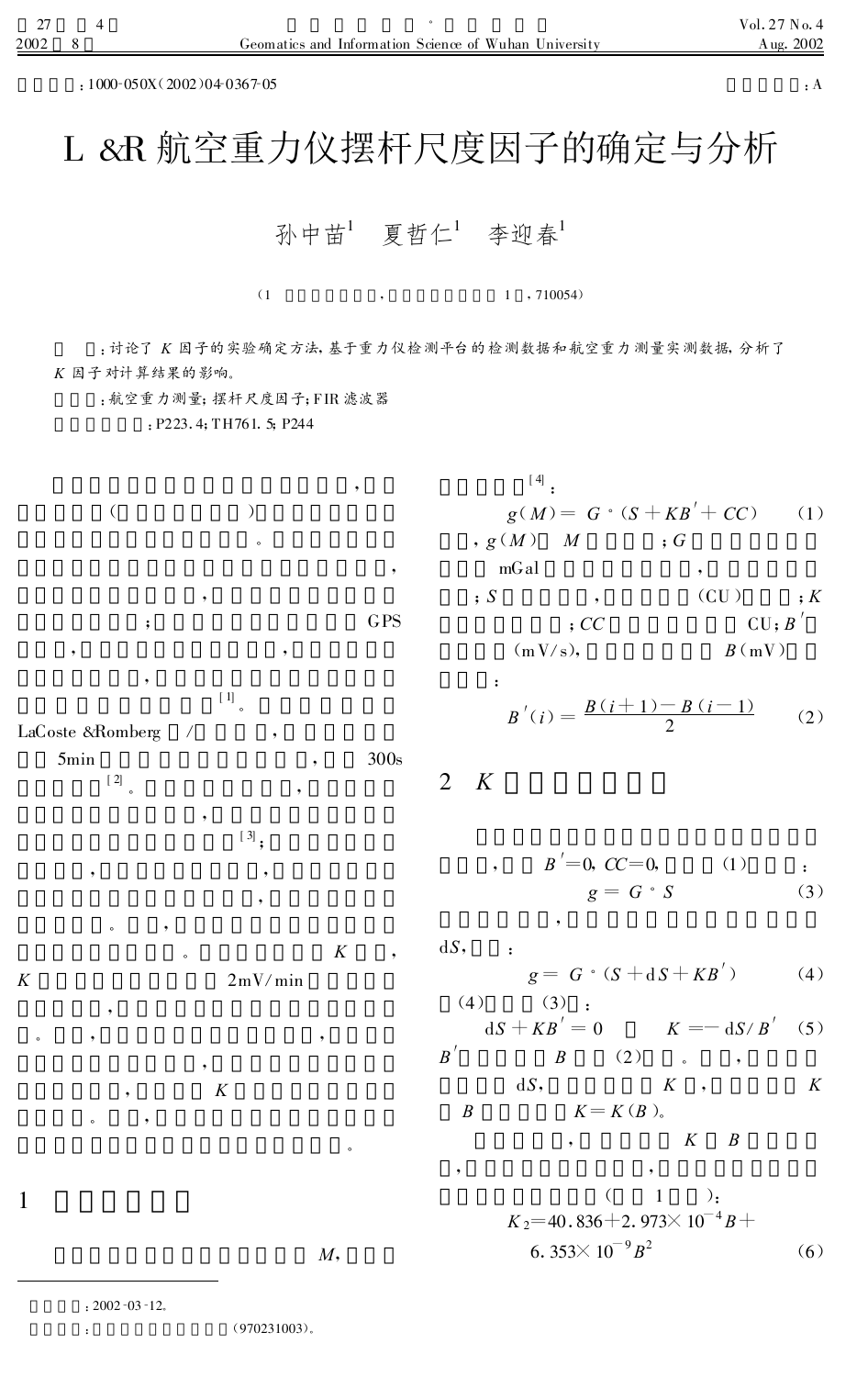$1 K$ 



 $\overline{3}$ 

 $(1)$ **GPS**  $[1]$ **FIR**  $x(n)$ , FIR  $[4]$  $y(n) = \sum_{k=0}^{N-1} h(k) \cdot x(n-k)$  $(8)$  $, x(n)$  $; y(n)$  $\overline{(\ }$  $\,$ ,  $h(n)$ 

 $\mathfrak{p}$ 

$$
H(j\omega) = \sum_{n=0}^{N-1} h(n) e^{-j\omega n}
$$
 (9)

 $-1$ 

 $, 5, 6$ 

 $2km$ 

 $\ddot{\cdot}$ 

$$
\begin{array}{ccc}\n & 3 & , \\
f_P \cdot f_C & & N \end{array}
$$

$$
v = 360 \text{km/h}, \text{ GPS}
$$

$$
T_s=1\mathrm{s},
$$

10km  
\n10km), 
$$
f=v/\lambda
$$
 :  
\n $f_P = v/\lambda_P = 0.01$ Hz (10)  
\n $f_C = v/\lambda_C = 0.05$ Hz (11)

$$
, f_P, f_C
$$

 $\ddot{\cdot}$ 

$$
\lambda_P \cdot \lambda_C \quad f_P \cdot f_C
$$
  

$$
f_S = 1 / T_S = 1 \text{Hz},
$$

$$
f_P^N = f_P/f_S = 0.01\tag{12}
$$

$$
f_C^N = f_C / f_S = 0.05 \tag{13}
$$

$$
AGFS
$$

$$
2, \quad 3 \qquad .
$$





 $\overline{\mathbf{3}}$ 

Fig. 3 Amplitude Response of the Lowpass Filter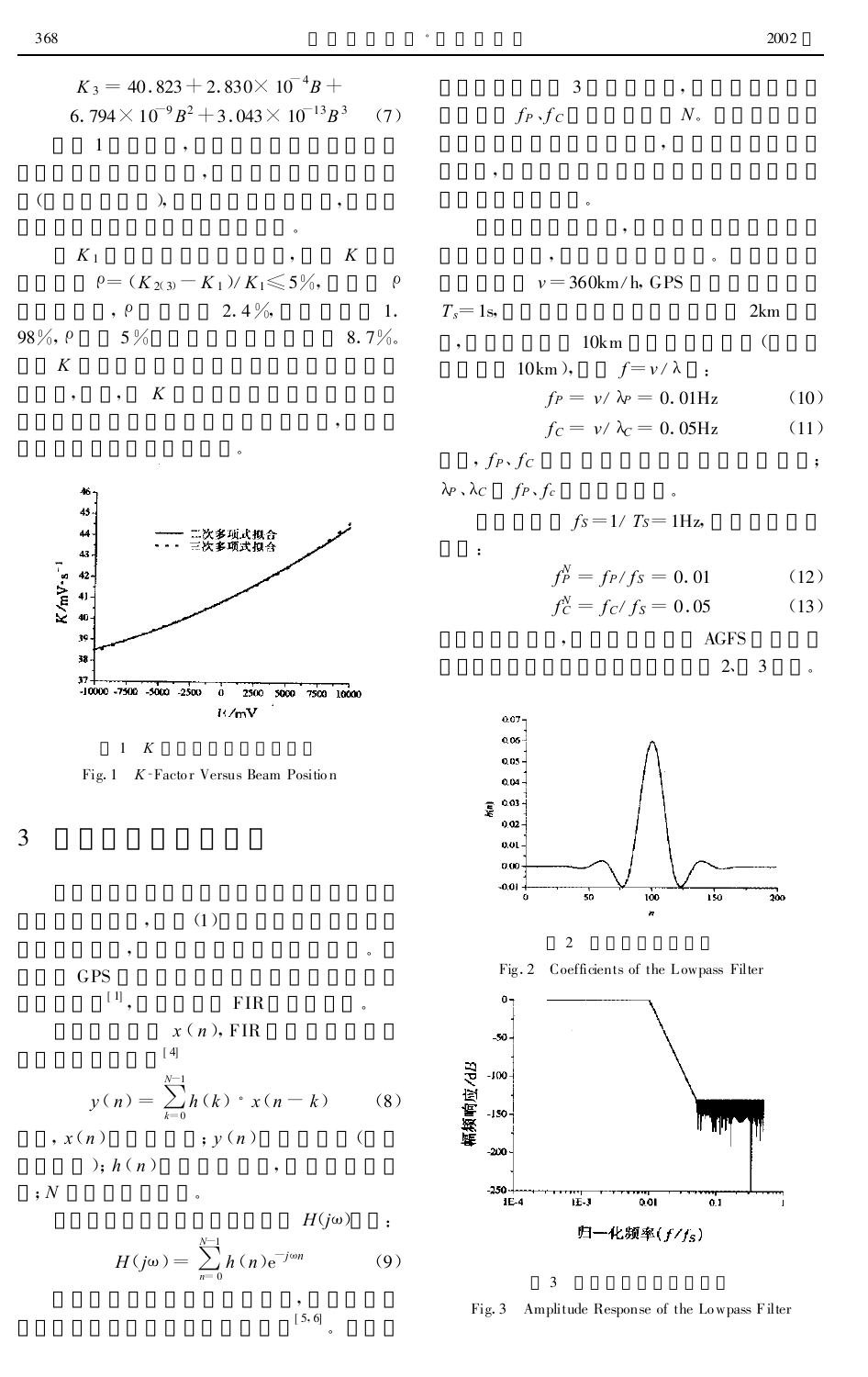



| 0.185<br>189.28<br>296.88<br>$-297.81$<br>$g_1$ $g_2$     |  |
|-----------------------------------------------------------|--|
| 0.0075<br>12.15<br>$-12.19$<br>7.528<br>$g_2 - g_3$       |  |
| $= 0.0127$<br>0.021<br>$= 0.046$<br>0.0095<br>$g_1 - g_2$ |  |
| 0.0048<br>$= 0.0002$<br>0.010<br>$= 0.011$<br>$g_2$ $g_3$ |  |
| 3.33<br>0.95<br>0.03<br>$-4.49$<br>$g_1$ <sup>-</sup>     |  |
| 3.36<br>0.96<br>0.02<br>$-4.54$<br>$g_2$                  |  |
| 0.96<br>0.02<br>3.35<br>$-4.53$<br>$g_3$                  |  |









Fig. 7 Difference Between the Filtered Specific Force and the Reference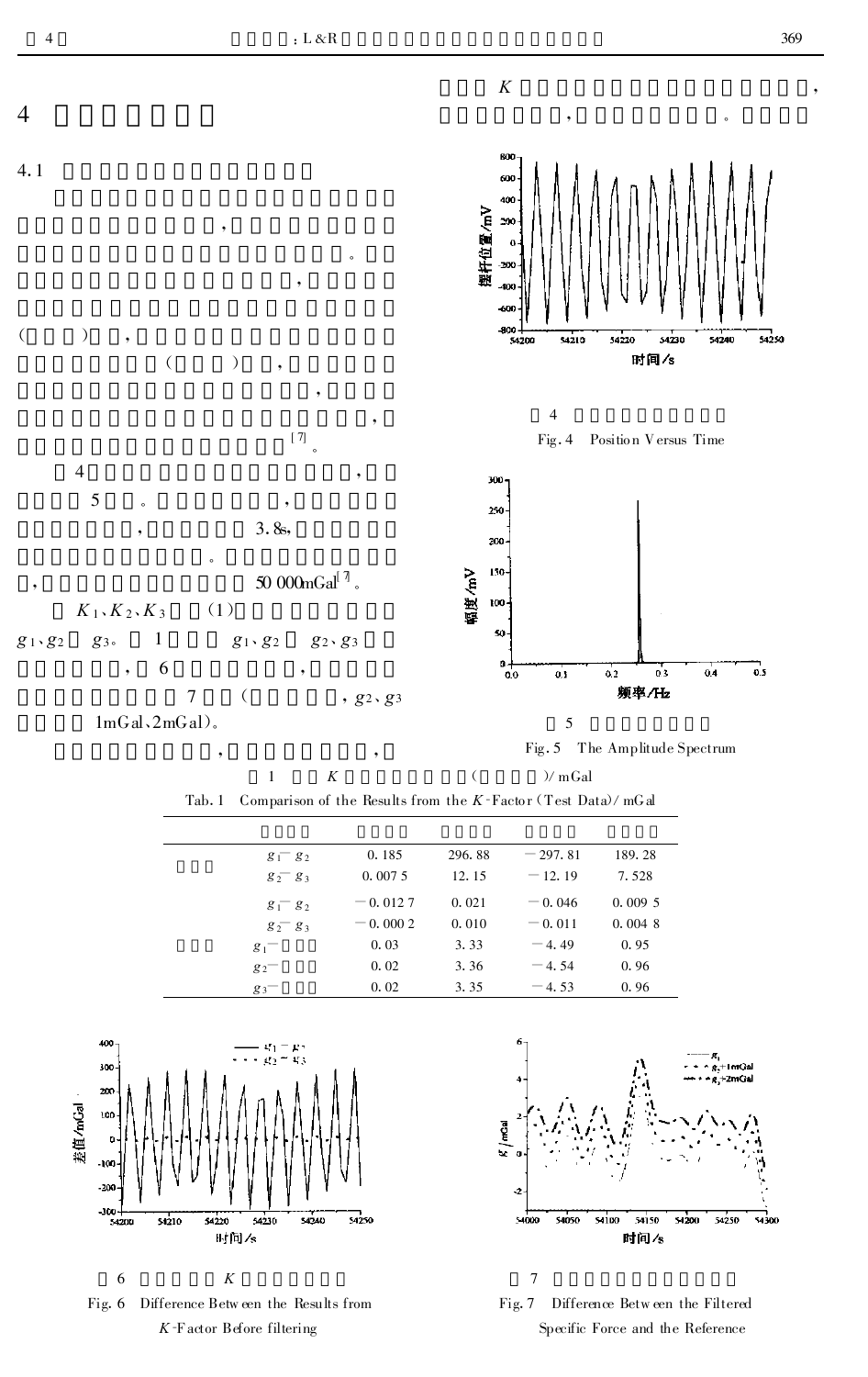

 $\cal K$ 

 $\overline{K}$